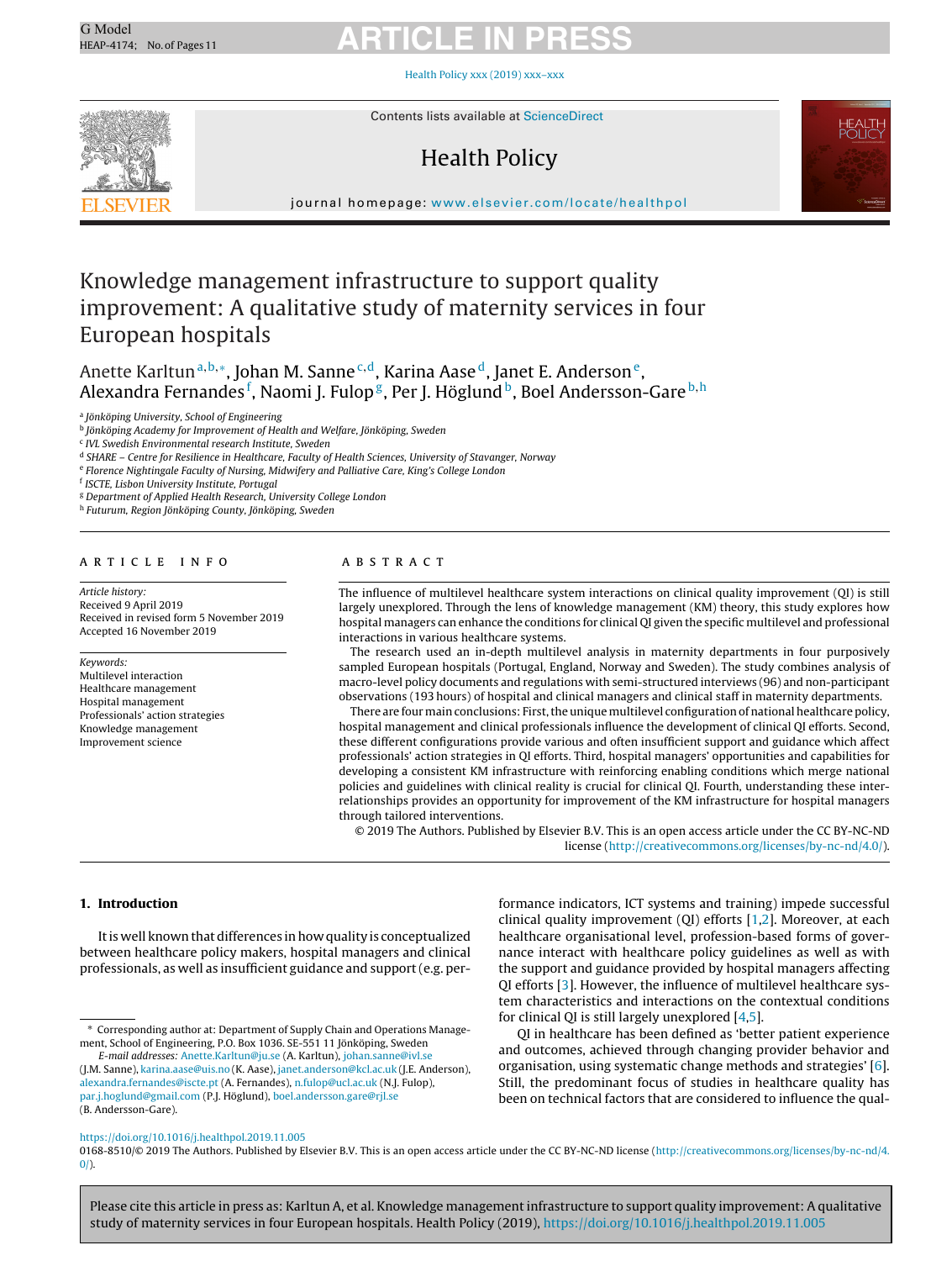2 A. Karltun et al. / Health Policy xxx (2019) xxx–xxx

ity of care [\[7\].](#page-10-0) As a consequence, interactions and social processes risk being overlooked although every aspect of care is accomplished through people in their everyday actions. However, greater attention was directed to the process of implementing, sustaining, studying and evaluating QI efforts by Bate et al. [\[8\].](#page-10-0) Drawing on this, the current study was based on the 'Organizing for quality' framework [\[8\],](#page-10-0) which identifies the main challenges for hospital management to address how to improve quality, namely structural, political, cultural, educational, emotional, physical & technological, leadership and external demands (Box 1).

**Box 1: Framework for data collection according to the first six common challenges for QI by Bate et al., [[8\]](#page-10-0) extended to eight in the QUASER study analysis**

- 1 **Structural** structuring, planning and coordinating QI efforts
- 2 **Political** addressing the politics of change, negotiating the buy-in, resolving conflict surrounding any QI effort
- 3 **Cultural** giving 'quality' a shared, collective meaning, value and significance
- 4 **Educational** creating and nurturing a learning process that supports continuous improvement
- 5 **Emotional** inspiring, energizing, and mobilizing people for QI efforts
- 6 **Physical & technological** designing physical systems and technological infrastructures that support QI
- 7 **Leadership** providing clear, strategic direction for QI
- 8 **External demands** responding to and managing the broader social, political and contextual factors and external demands in relation to QI

The fundamental objectives of quality management and knowledge management (KM) can be considered similar in the sense that they both aim to create organisational knowledge so that improvement can occur [[9,10\].](#page-10-0) The healthcare KM literature highlights the need to design healthcare management processes explicitly for QI purposes [\[11\]](#page-10-0) to create good QI conditions for clinical professionals [[12\].](#page-10-0) We therefore propose that using KM theory can be a successful approach to understand and develop effective QI efforts in hospitals, for example in terms of learning from experience, and to implement methods for QI. We argue that knowledge creation and management processes in a hospital are affected by multilevel (macro/meso/micro) characteristics and interactions [\[4,10\]](#page-10-0) as well as manager-clinician interactions [[13\]](#page-10-0) represented by different KM models [[10\].](#page-10-0) We further argue that hospital managers have unique opportunities to influence how clinicians are able to learn, and to adapt and align methods and practices for QI through developing a supporting KM infrastructure [[12,14\].](#page-10-0)

#### **2. QI efforts through the lens of KM theory**

KM refers to the processes whereby information is propagated and transformed in specific ways as a means to support specified goals within an organisation, which is related to multilevel KM models and infrastructure [\[15\].](#page-10-0)

#### 2.1. KM models

Three types of KM models (top-down, bottom-up or middle-updown management) suggest different patterns to understand how different structures and processes affect organisational knowledge creation and thereby QI outcome [\[10,16\],](#page-10-0) see [Table](#page-2-0) 1.

#### 2.2. KM infrastructure

Based on the concept of 'ba' by Nonaka and Konno [\[17\],](#page-10-0) addressing the contextual conditions for organisational knowledge creation, Choo and de Alvarenga Neto [\[14\]](#page-10-0) suggested four dimensions of enabling conditions for analyzing knowledge creation and management in an organisation's infrastructure, as summarized in [Table](#page-2-0) 2.

The aim of this study is to develop the understanding of how hospital managers can enhance the conditions for clinical QI given the specific multilevel and professional interactions in various healthcare systems. To this end the theories based on KM models [[10,16\]](#page-10-0) [\(Table](#page-2-0) 1), and KM infrastructure [[14\]](#page-10-0) (Table 2), were selected as an appropriate framework for analysis.

According to the KM models [\[10,16\]](#page-10-0) in [Table](#page-2-0) 1 hospital managers can be seen as middle managers in hierarchical systems with different levels (macro, meso and micro) and with various professional relations. The dynamics in the relations between hospital managers and clinical professionals can result in different outcomes such as managerial hegemony, negotiation, strategic adaptation, mediation and resistance  $[18]$ . Moreover, the ways in which national healthcare policy is formulated (top managers in [Table](#page-2-0) 1) and how outcomes are measured, structure and constrain what hospital managers can do to support how knowledge is created, shared and used by individual professionals at the clinical front line [[19\].](#page-10-0)

#### **3. Methods**

This article is based on data collected in an EU-funded project Quality and Safety in European Hospitals (QUASER) – a multilevel longitudinal comparative case study in ten hospitals in five European countries – with the aim to explore similarities, commonalities and differences in QI (see QUASER study protocol for detailed information regarding design, methods, procedures and analysis [[7\].](#page-10-0)

Hospitals were selected according to a range of publicly available indicators of the process and outcome of care was used for the selection, together with information from the regulation/accreditation of hospitals where available. The purpose of the selection was to find hospitals at different stages of QI development. They also represent different types of healthcare funding systems ([Table](#page-3-0) 5). A full description of the selection process is described by Burnett et al.  $[20]$ . Two hospitals from each country were selected in the QUASER project, one performing well and the other average against the set of quality indicators. The four hospitals reported on in this article were judged as performing well. These hospitals were able to achieve, and then sustain, high levels of quality because they recognized and had been successful in addressing the first six challenges according to Box 1 below [\[8\].](#page-10-0)

In the QUASER project quality was defined as encompassing clinical effectiveness, patient safety and patient experience [[21,22\],](#page-10-0) [\(Table](#page-2-0) 3), and conceptualized as human, social, organisational, and technical accomplishment  $[8]$ . In this study quality is anlaysed in terms of multilevel and professional interactions and supporting conditions for QI.

Maternity departments were studied as exemplary micro systems in one well-performing hospital from each of the four countries Portugal, England, Norway and Sweden to make it possible to compare the same clinical specialty. In the Netherlands it was not possible to obtain access to the maternity department due to reorganisation.

Maternity care was chosen as it represents one of the clinical areas with numerous inherent and specific risks where failures may bring great human and societal cost. In England, for exam-

<span id="page-1-0"></span>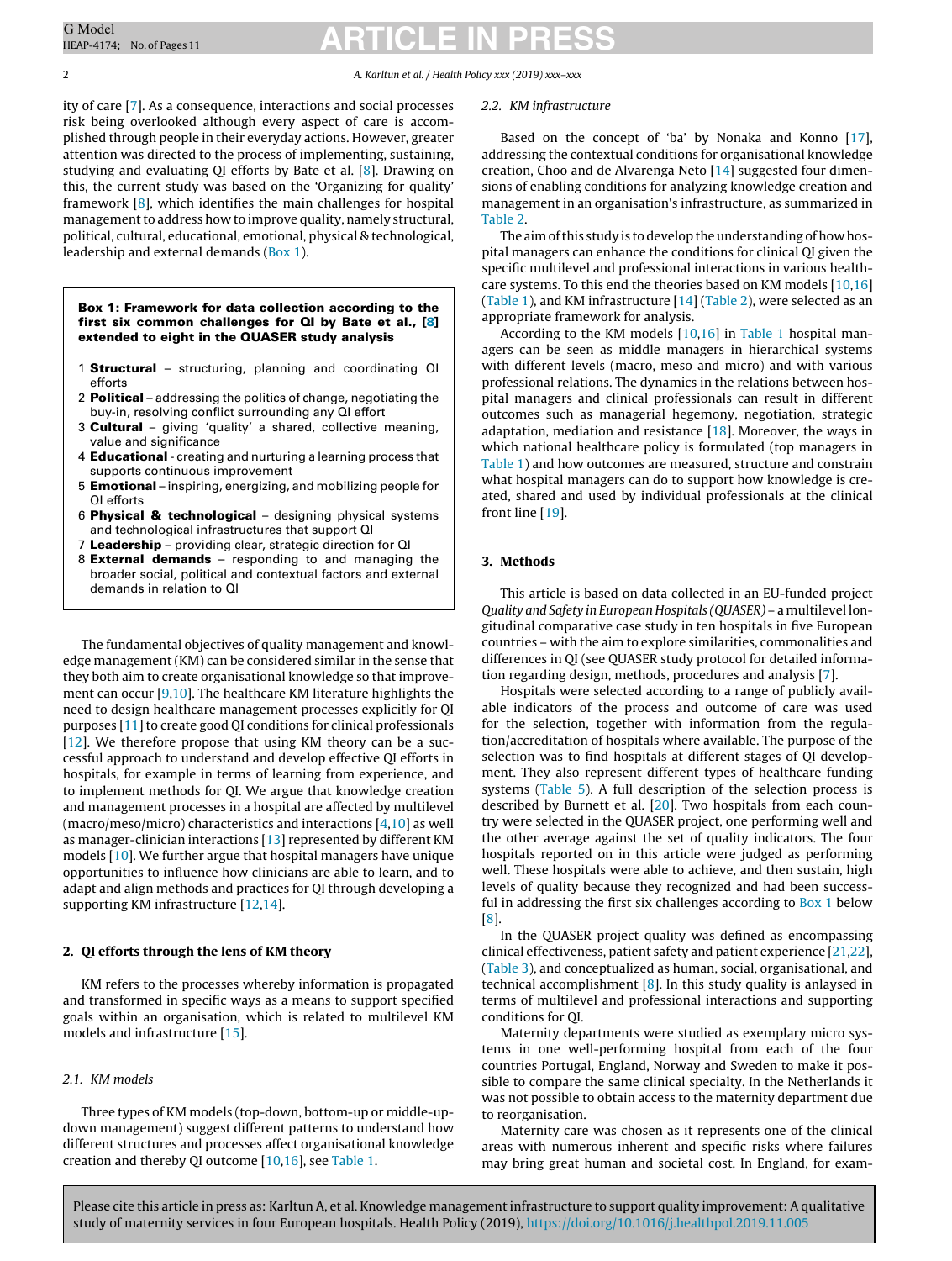#### A. Karltun et al. / Health Policy xxx (2019) xxx–xxx 3

#### <span id="page-2-0"></span>**Table 1**

A comparison of three multilevel KM models for organisational knowledge creation, modified from Nonaka [[10,16\]](#page-10-0)

| Management model                                                           | Top-Down                                                                                                                                                                                                                                                                                                                                      | Middle-Up-Down                                                                                                                                                                                                                                                                                                   | Bottom-up                                                                                                                            |
|----------------------------------------------------------------------------|-----------------------------------------------------------------------------------------------------------------------------------------------------------------------------------------------------------------------------------------------------------------------------------------------------------------------------------------------|------------------------------------------------------------------------------------------------------------------------------------------------------------------------------------------------------------------------------------------------------------------------------------------------------------------|--------------------------------------------------------------------------------------------------------------------------------------|
| Management<br>processes                                                    | Leaders as 'commanders'<br>Emphasis on information processing.<br>Hierarchical pattern of information<br>processing from top managers.                                                                                                                                                                                                        | Leaders as 'catalysts'<br>Emphasis on creating organisational<br>knowledge.<br>Information aligned by middle<br>managers from top to front level<br>propagated from diverse viewpoints.                                                                                                                          | Leaders as 'sponsors'<br>Emphasis on information processing.<br>Driven from clinical individuals<br>according to their needs.        |
| Agent of knowledge<br>creation and<br>consequences for<br>clinical reality | Top managers (national/ regional level)<br>create concepts and guidelines which<br>become operational conditions for<br>middle managers (hospital level) who<br>in turn decide on operational measures<br>for front-line clinicians.<br>This process makes it more difficult for<br>lower levels to create knowledge in a<br>flexible manner. | Middle managers (hospital level)<br>receive broad directions from the top<br>level (national/regional level) and<br>translate it to be adapted to front-line<br>reality.<br>Knowledge creation takes place in<br>multidisciplinary teams supported by<br>dialogue with middle managers and<br>boundary spanners. | Individual clinicians begin knowledge<br>creation.<br>They are expected to receive support<br>from middle managers (hospital level). |
| Accumulated<br>knowledge                                                   | Explicit.<br>Computerized/<br>documented.                                                                                                                                                                                                                                                                                                     | Explicit and tacit.<br>Shared in diverse forms.                                                                                                                                                                                                                                                                  | Tacit.<br>Embodied in individuals.                                                                                                   |
| Weakness                                                                   | High dependency on top management.                                                                                                                                                                                                                                                                                                            | Human exhaustion.<br>Lack of overall control of the<br>organisation.                                                                                                                                                                                                                                             | Time consuming.<br>Difficult to coordinate individuals.                                                                              |

#### **Table 2**

Dimensions of enabling conditions in KM infrastructure for QI, adapted from Choo and de Alvarenga Neto [\[14\]](#page-10-0)

|   | Dimensions                            | Enabling conditions                                                                                                                                                                                                                                                                                                                                                                     |
|---|---------------------------------------|-----------------------------------------------------------------------------------------------------------------------------------------------------------------------------------------------------------------------------------------------------------------------------------------------------------------------------------------------------------------------------------------|
|   | Strategy/<br>structure                | Hospital managers guidance, structure and leadership to support knowledge creating activities;<br>aligning national regulations with front-line reality through functions and roles, e.g. boundary<br>spanning roles; facilitating knowledge creation through education, courses, training, conference<br>and support of multi-professional clinical learning arenas to improve quality |
|   | Information<br>systems/<br>management | Hospital managers support by information and communication systems/tools, e.g. intranet and<br>information management processes to support knowledge creating activities, as development of<br>best practices, and shared understanding of quality                                                                                                                                      |
|   | Cognitive/<br>epistemic               | Hospital managers supporting the process of developing new knowledge and common<br>understanding within and between professionals which requires professional specific knowledge<br>as well as shared understanding of goals, values and practices between professionals and dialogue<br>with hospital managers                                                                         |
| 4 | Social/<br>behavioural                | Social relationships and interactions as boundary spanning activities and multidisciplinary<br>teamwork based on shared norms and values such as mutual trust and respect, tolerance,<br>interaction, open dialogue and autonomy of freedom                                                                                                                                             |

#### **Table 3**

QUASER project definition of quality dimensions, see Wiig et al., [\[1\]](#page-10-0)

| Clinical<br>effectiveness | The degree to which healthcare services for individuals<br>and populations increase the likelihood of desired health<br>outcomes and are consistent with current professional<br>knowledge                                                                                                                                                                                                                                         |
|---------------------------|------------------------------------------------------------------------------------------------------------------------------------------------------------------------------------------------------------------------------------------------------------------------------------------------------------------------------------------------------------------------------------------------------------------------------------|
| Patient<br>safety         | The avoidance, prevention and amelioration of adverse<br>outcomes or injuries stemming from the process of<br>healthcare                                                                                                                                                                                                                                                                                                           |
| Patient<br>experience     | Fast access to reliable health advice<br>Effective treatment provided by trusted professionals<br>Clear, comprehensible information and support for<br>self-care<br>Involvement in decisions and respect for patient<br>preferences<br>Attention to physical and environmental needs<br>Emotional support, empathy and respect<br>Involvement of, and support for, family and careers<br>Continuity of care and smooth transitions |

ple, maternity care accounted for a third of the clinical negligence expense in 2012-2013 [\[23\].](#page-10-0) Maternity care is further one of those specialties in which clinicians often heavily contest healthcare policy and practice and tend to perceive their own specialty as being different from other specialties [\[24,13\].](#page-10-0)

#### 3.1. Data collection

Data collection was conducted by research teams in the respective countries according to the agreed study protocol[\[7\]](#page-10-0) and agreed templates for semi-structured interview guides at meso and micro level, observation guide and mapping of macro level socio-political context.

To guide data collection and analysis at the meso and micro level, we applied the 'Organizing for quality' framework [\[8\]](#page-10-0) which proposes that all organisations face six QI challenges: structural, political, cultural, educational, emotional and physical & technological. The QUASER study extended the framework to eight challenges, by including leadership for QI and managing external demands in relation to quality (see [Box](#page-1-0) [1\).](#page-1-0)

Macro-level data referring to the national context for QI were collected from documentary sources using an agreed structure across the four countries [\[25\]](#page-10-0) including funding, access, regulatory framework, accreditation, monitoring and information availability.

At meso and micro levels, a total of 96 interviews and 193 hours of observations related to quality work were conducted over a period of 15 months in the four hospitals [\(Table](#page-3-0) 4). Those interviewed included the hospital or deputy CEO, the chief medical officer, hospital board members, department managers, quality improvement managers and/or coordinators, development and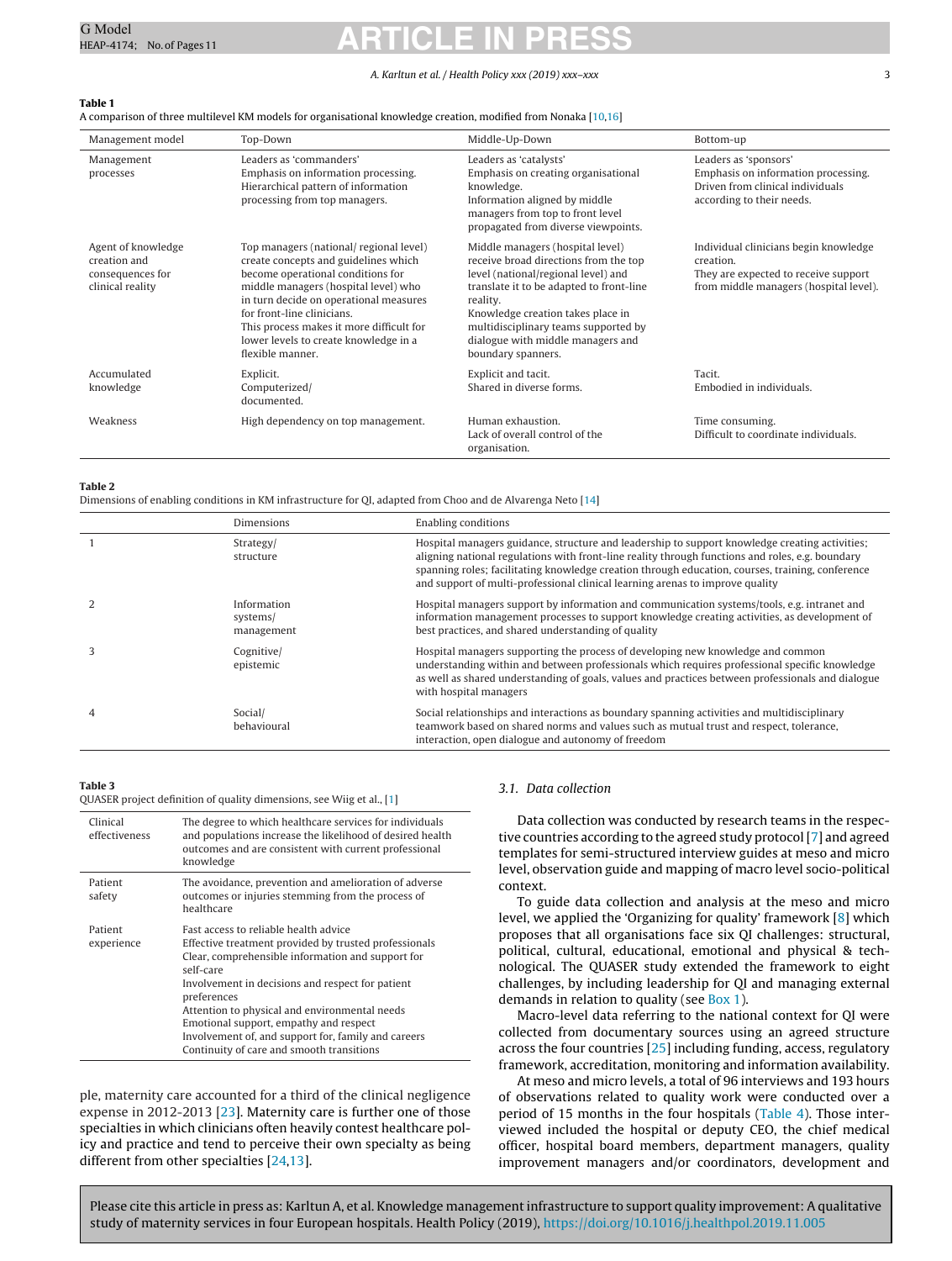#### <span id="page-3-0"></span>4 A. Karltun et al. / Health Policy xxx (2019) xxx–xxx

**Table 4**

Summary of fieldwork data collection on meso and micro level: interviews in total = 96, non-paricipant observations in total = 193

| Hospital     | Meso level - Hospital managers |                      | Micro level - Maternity care units |                   |                      |                          |
|--------------|--------------------------------|----------------------|------------------------------------|-------------------|----------------------|--------------------------|
|              | No. of interviews              | Hours of observation | No. of meetings observed           | No. of interviews | Hours of observation | No. of meetings observed |
| England      |                                | ხა                   |                                    |                   | 10                   |                          |
| Portugal     |                                |                      |                                    |                   | 43                   |                          |
| Norway       | 18                             |                      |                                    | 14                | 10                   |                          |
| Sweden       |                                | 20                   |                                    |                   |                      |                          |
| <b>TOTAL</b> | 60                             |                      | 26                                 | 36                | 67                   |                          |

#### **Table 5**

Summary of national policy characteristics related to quality of healthcare, see Burnett et al., [\[32\]](#page-10-0)

| <b>Year 2011</b>                           | Portugal                                                                                                                                                                                     | England                                                                                                                                                                        | Norway                                                                                                                                                                  | Sweden                                                                                                                                                                   |
|--------------------------------------------|----------------------------------------------------------------------------------------------------------------------------------------------------------------------------------------------|--------------------------------------------------------------------------------------------------------------------------------------------------------------------------------|-------------------------------------------------------------------------------------------------------------------------------------------------------------------------|--------------------------------------------------------------------------------------------------------------------------------------------------------------------------|
| Funding*                                   | Tax-based                                                                                                                                                                                    | Tax-based                                                                                                                                                                      | Tax-based                                                                                                                                                               | Tax-based                                                                                                                                                                |
| Remuneration related to<br>quality of care | Hospitals remunerated in<br>block funds from<br>government with activity<br>targets, 4% budget<br>incentivized for delivering<br>national quality and<br>efficiency targets.                 | Mainly publicly funded<br>Hospitals remunerated<br>through contracts with<br>commissioners for volume<br>and quality.                                                          | Main hospital funding from<br>government through<br>regions not linked to<br>quality but waiting time<br>guarantee with financial<br>penalties.                         | Financing through County<br>Councils – volume and<br>some quality<br>measure/incentives.<br>Recent schemes of<br>payment from government<br>in relation to access.       |
| Regulatory<br>framework<br>for quality     | Regional with some<br>oversight, Requirement to<br>have systems in place to<br>control quality with<br>discretion about how to do<br>this within limits. Hospital<br>accreditation in place. | Explicit focus on quality,<br>targets and use of financial<br>rewards and penalties.<br>Hospital licensing in place<br>through the national Care<br><b>Quality Commission.</b> | Regional with some<br>oversight. Requirements to<br>have systems in place to<br>control quality with<br>discretion about how to do<br>this. No accreditation<br>system. | <b>Autonomous County</b><br>Councils/Regions -<br>decision making.<br>Guidelines developed<br>centrally but few<br>requirements and targets.<br>No accreditation system. |

QI: quality improvement

None of the hospitals in the study used private treatment income to supplement or take the place of publicly funded care.

educational directors, clinical managers, clinical physicians, midwives and nurses. All interviews were recorded and transcribed. Field notes of observations were made.

If required, ethical approval was granted in each country and consent obtained from the involved informants. The following institutions approved the project: Norwegian Social Science Data Services, ref. 26636 (Norway); Regional Ethical Committee, Linköping, ref. 2011/164-31 (Sweden); and NRES Committee South East Coast, Surrey, ref. 11/ L010348 (England). Ethical permission for this study was not necessary under Portuguese law as no patient data were collected. In the Portuguese hospital, the board of directors authorized the collection of data, and the ethics committee was informed. In the countries where ethical approval was required, a consent form for staff interviews was signed by each interviewee with permission to use the documented data by the researchers.

#### 3.2. Analysis

The data analysis was undertaken in two main phases. In the first phase the research team in each country analyzed the interview and observational data using NVivo to identify to what extent the eight challenges in [Box](#page-1-0) [1](#page-1-0) were met and how. This was done according to an agreed template for analysis to ensure uniform coding across countries. This analysis together with the macro-level documentary analysis was written into separate reports for the hospitals in each country according to an agreed structure and then translated into English as the working language [\[26\].](#page-10-0)

In the second phase, a two-step analysis was undertaken by the first and second author (AK and JMS): 1) a multilevel within country analysis of the country specific data concerning maternity care, and 2) a cross country analysis comparing and synthesizing the four country specific analyses. Data were analyzed and grouped based on multi-dimensional theoretical frameworks on KM models ([Table](#page-2-0) 1) and KM infrastructure (Table 2) to enable a meta-synthesis [[26–29\].](#page-10-0)

The first step covered a comparison regarding to what extent and how the eight challenges  $(Box 1)$  $(Box 1)$  $(Box 1)$  $(Box 1)$  were met at the each of the four hospitals according to empirical data. The data were then assigned to the four dimensions of enabling conditions for KM infrastructure [\[14\]](#page-10-0) in [Table](#page-2-0) 2 for each hospital separately. The macro level data from each country was subsequently analyzed for the hospitals respectively using [Table](#page-2-0) 1 for a multilevel within country analysis.Inthe second step, amultilevel cross country comparison between the four hospitals and healthcare systems was made to enable a meta-synthesis and explore patterns affecting QI efforts [[27–29\].](#page-10-0) The preliminary analysis was iteratively discussed, refined and then verified by researchers in each country.

#### **4. Results**

#### 4.1. Macro-level comparisons

Table 5 shows a summary ofthenationalpolicy characteristics in each country related to funding, remuneration and regulations for quality. The findings are then presented for each hospital through the lens of the KM framework presented above.

#### 4.2. Multilevel within case analysis

The findings are presented for each hospital through a multilevel macro-meso-micro analysis based on the theories on KM models [\[10,16\]](#page-10-0) ([Table](#page-2-0) 1) and KM infrastructure dimensions [[14\]](#page-10-0) ([Table](#page-2-0) 2).

#### 4.2.1. Portuguese case study – profession-based guidance filling in, conflicts between professions

The Portuguese healthcare system consists of a network of public and private healthcare providers connected to the Ministry of Health that coordinates healthcare provision and provides public healthcare delivery funding. Public health units are allocated global budgets based on contracts with the Ministry of Health. The three QI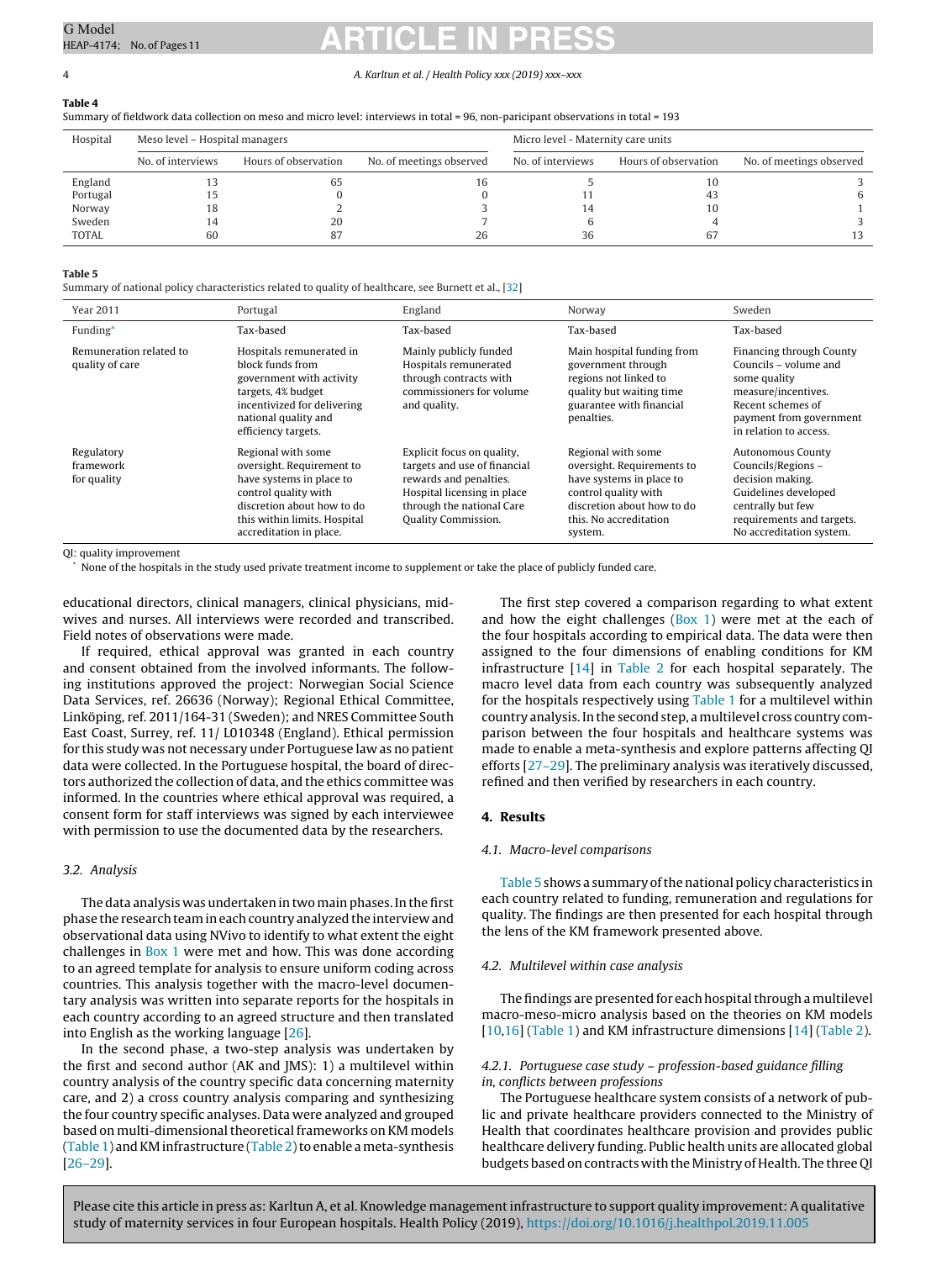#### A. Karltun et al. / Health Policy xxx (2019) xxx–xxx 5

indicators of clinical effectiveness, patient safety and patient experience are included in the national definition of QI. Quality of care is measured according to a set of indicators used by the Ministry of Health.

4.2.1.1. Strategy/structure: loose governance. The broadly defined quality regulations at macro level mirrored a lack of guidance, structure and leadership from hospital managers to support knowledge creating activities, trough e.g. multi-professional learning arenas. The Quality Department staff at the Portuguese hospital stressed the situation:

Ithink what's particularly lacking in this field [QI] are consistent and long-term guidelines. On the other hand, ten years ago a national strategy for quality in healthcare was defined, but in real and practical terms, it is merely a statement of intent – it's not even a guideline. And then there are conflicting signs, we are all going to implement a model of the King's Fund and Andalusia but then. . .

There was no articulated strategy and structure developed by hospital managers to enable knowledge-creation activities by aligning national regulations with front-line reality. Clinicians therefore used resources such as WHO and professional organisations. Furthermore, a structural separation and subordination between doctors and nurses hampered clinical QI work through conflicts between the two professions.

4.2.1.2. Information systems/management: disparate systems. For a long time, the division between nurses and doctors was mirrored in the design of separate information systems for the two professions. Thus, even if doctor and nurses could resort to various sources for guidance, the lack of information systems to support a shared understanding hampered local QI work. As a consequence, QI work proceeded in parallel with little coordination of measures and effects.

However, a recently introduced IT system shared by doctors and nurses provided an opportunity for increased inter-professional interaction in the clinical work. A doctor said:

Today, we are all working with ASTRIA, which is very good, very comfortable. If I want to know the result of an amniocentesis, or the results of pathology anatomy, they are all computerized, they are online for the hospital's internal email, I put in the woman's ID, I have it, and then I export it to the information sheet. It's very good.

This system was integrative, as it was used by both doctors and nurses, providing opportunities for knowledge development through sharing of information and collaborative learning.

4.2.1.3. Cognitive/epistemic: low common understanding. There was also a lack of support for mutual learning between professions to agree on common objectives and QI efforts. The dichotomy between nurses and doctors contributed to a low degree of shared goals, values and common understanding of quality, which was further reinforced as doctors could use their working time to update their professional knowledge, which was not the case for nurses. The situation sidelined nurses and put them in a weaker position concerning content and competences. A nurse stated:

I think there is a major divide, because if the work was done together, the presentation of an issue among doctors and nurses, we would all be mobilized, but that doesn't happen, everyone does their own thing.

Moreover, also contributing to the cultural distance between the two professions was the fact that the main focus in QI efforts at the department was based on clinical efficiency objectives due to physicians' main interest compared to nurses who were more concerned with patient experience and safety. As nurses did not play a big role in clinical efficiency but rather focused on caring for the patients, they found it hard to see QI as a major part of their professional identity and they could only partially link the improvements the maternity ward made in such areas to their collective professional identity.

4.2.1.4. Social/behavioural: lack of team-building. The lack of shared norms and values such as mutual trust and respect, interaction and open dialogue between nurses and doctors had real consequences for both daily work and how QI was shaped. The lack of common understanding of and commitment to quality in multidisciplinary teamwork was clearly seen in everyday work behaviour, which was commented on by a maternity nurse:

The worst thing is that people are not involved in a mission, they are not involved in a common objective, they are not governed by a guide to achieve a particular goal; we don't have a mission. Each team works based on their management of patients and the day. Doctors manage their waiting list, the nurses manage their team that floats, their auxiliaries which vary and so we are all managing our micro-universes, but we don't have a common philosophy.

This created problems for achieving quality within care processes that stretched across professional boundaries and restricted the development of a shared multidisciplinary perspective on QI issues and means to address them.

4.2.1.5. Summary and potential for improvement of KM infrastructure. The loosely governed healthcare system in combination with the hospital's status as a centre of excellence allowed professionals to resist governmental guidelines and create them from a microlevel perspective. Information processing and knowledge creation were driven from clinical individuals while leaders on hospital and national levels could be characterized as 'sponsors' in line with a bottom-up KM structure ([Table](#page-2-0) 1). In such a KM structure knowledge becomes more embodied in individuals as tacit knowledge.

In terms of enabling conditions for KM infrastructural guidance and support, hospital managers were perceived to provide very little, with respect to the four dimensions in [Table](#page-2-0) 2. Due to lack of support from hospital management, clinicians 'filled in' with professional guidelines in their QI efforts.

However, the case study also provided an example of how hospital managers could contribute to improve enabling KM conditions in clinical work through the newly introduced shared IT system, a good example of an information systems/management enabling conditions. The system could be used by managers to address the separation and subordination of the two professional groups in order to create an arena for mutual learning. A continued use of the system could provide an opportunity for developing mutual trust and respect (Social/behavioural) and shared understanding of goals, values and practices (Cognitive/epistemic) between the two professional groups. Moreover, hospital managers could also explicitly prescribe the quality dimension according to the EU Commission embracing clinical effectiveness, patient safety, and patient experience (Strategy/structure), thereby pushing the two professions to cooperate.

#### 4.2.2. English case study – competing values in metrics and perceived support for QI

The National Health Service (NHS) in England is run through selfgoverning trusts and the Care Quality Commission is the national regulator that inspects healthcare providers and ensures they meet national standards. Clinical effectiveness, patient safety and patient experience are included in the national definition of QI. There are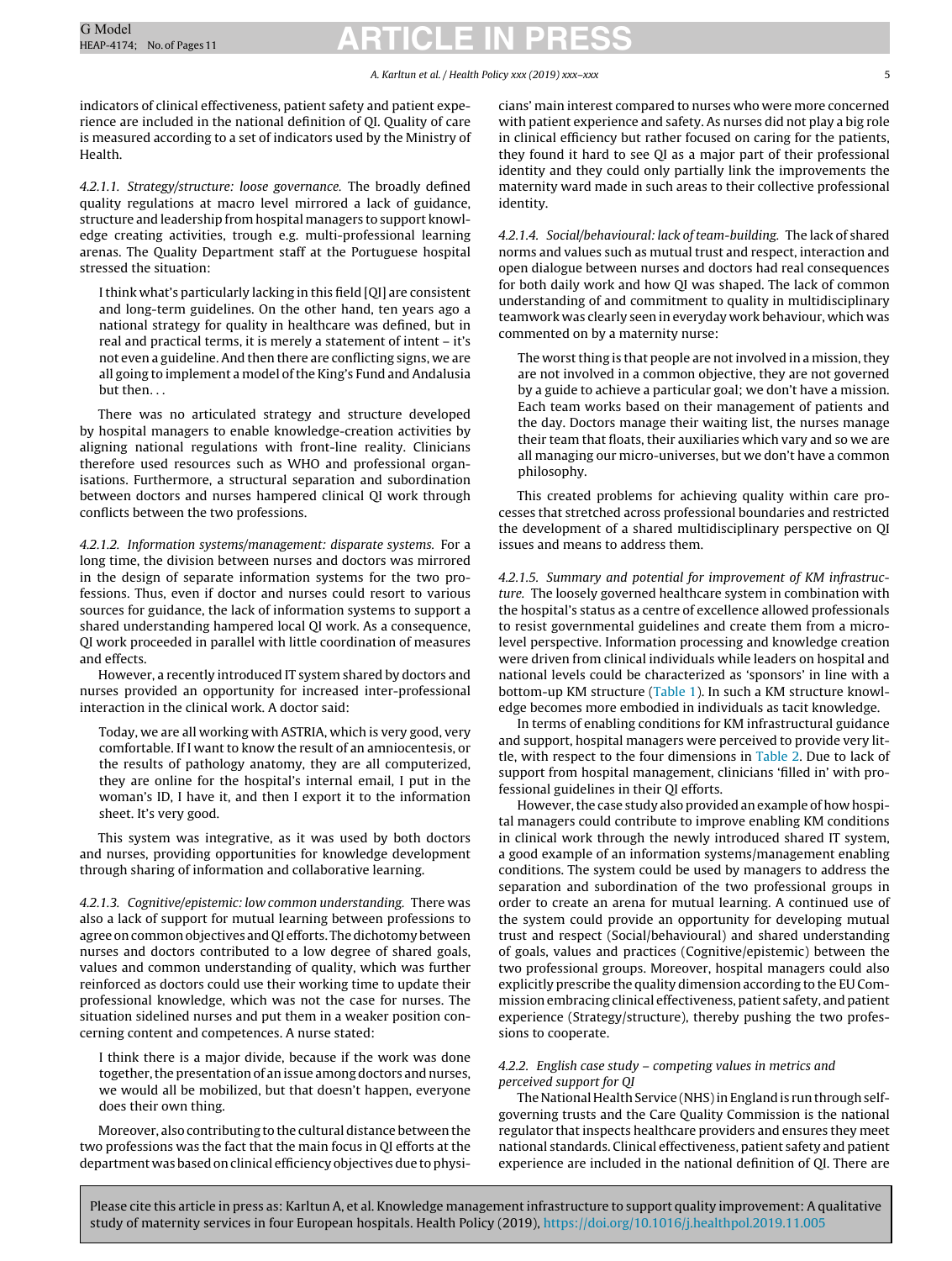two quantitative national standards formaternity care, which differ in important aspects. There are generic national quality regulations and standards for all services. In addition, maternity services have their own QI indicators, partly through those set out through Clinical Negligence Scheme for Trusts whereby trusts that meet certain standards obtain a discount on insurance payments.

4.2.2.1. Strategy/structure: inconsistent metrics. The clinical personnel in maternity care felt that support and guidance from hospital managers regarding QI was inadequate to their specialty. Clinicians perceived that they had to resolve these issues by themselves, through resisting prescriptive measures and striving with bureaucratic QI processes.

The clinical personnel also perceived it as difficult to attend to two different quality standards at the same time, since they sometimes were contradictory. To give an example, the hospital set a target for all services, including maternity, to reduce their ratios of new to follow-up consultations to 1:1.7. At the same time, the commissioners acknowledged the special needs for care provided by maternity services and requested a different ratio of 1:2.1. A senior midwife summarized the problems that these contesting demands caused as follows:

So, from the point of view of looking at healthcare commission work we were branded poorly because we didn't meet the 1:2.1 ratio that they set as their standards. So, we were in the red for that. From the point of view of the trust, we were in the red because we weren't at the 1:1.7 ratio that had been set for the rest of the organisation. So, there are times where you get a complete dichotomy between what fits in with the generic and how they don't see maternity as being different, and then when they do look at maternity as being different, you're then kind of slated for not meeting that target as well. And in the end, it's probably taken us a good two years to get that sorted.

As the hospital provided no formal education for clinical staff, they had learned about QI methods through different kinds of work experiences by staff rotating between specialist areas within the maternity department.

4.2.2.2. Information systems/management: lack of support for clinical QI. Trust policy, standards, newsletters and guidelines were commonly used by all staff but there was no overarching cohesive IT support for QI at the hospital to support shared understanding and best practices. However, midwives reported developing and checking practices against national standards set by the Clinical Negligence Scheme for trusts.

4.2.2.3. Cognitive/epistemic: different values. While quantitative metrics dominated the prescriptive QI measures at the clinic, maternity staff stressed that good care is also about building relationships with patients through communication and engagement and not only meeting nationally set professional and accreditation standards:

The majority of women will get three postnatal visits and that's all they'll get. And that's around clinical need, not psychological need, and I think some midwives, particularly as the workforce is older, struggled with that concept in knowing how much that involvement makes a difference to long-term outcomes. But it's not quantifiable and measurable in a way that allows you to do it.

The clinical staff thus had their own understanding and conceptualizations of quality, based very much upon professional standards, which conflicted with metrics imposed from hospital managers.

Please cite this article in press as: Karltun A, et al. Knowledge management infrastructure to support quality improvement: A qualitative

study of maternity services in four European hospitals. Health Policy (2019), <https://doi.org/10.1016/j.healthpol.2019.11.005>

4.2.2.4. Social/behavioural: inadequate support. Multidisciplinary teams, often led by midwives, primarily drove QI work atthe maternity department. Financial constraints on the hospital had led to a restructuring of QI processes in order to improve economic control. Clinicians felt that this had affected interactions and clinicians' autonomy of freedom in a negative way. For example, as a means to reduce costs, the hospital had decided that there was a need to write 'business cases' for various changes. This hampered even small changes in practice, as a midwife argued:

A simple thing. . . a foetal pillow, which is a device that is inserted in the vagina of a woman who is going to have a caesarean section. . . Now if I think that could work very well and I would like to introduce that in our unit, which would seem very reasonable as we have some cases where there was trauma to the foetus and so that would improve quality and reduce risk, I would have to make a business plan about how much this cost, when it is going to be used and having to write a guideline so it is not used on everybody but at the correct times, and that would then have to go to the business manager for a decision on whether it is reasonable to acquire that.

The midwife argued that to make a business plan for this issue could take several months, hence impeding QI efforts in this unit.

4.2.2.5. Summary and potential for improvement of KM infrastructure. This healthcare system implies a hierarchical pattern of information processing where hospital managers have difficulties aligning prescriptive healthcare policy guidelines to clinical reality. This makes it more difficult for front-line clinicians to create organisational knowledge needed for systematic QI in a flexible manner. According to [Table](#page-2-0) 1 this healthcare system could thus be characterized as a top-down KM structure where leaders could be portrayed in terms of 'commanders'.

The clinical personnel felt that hospital managers did not provide adequate support for QI work in terms of enabling conditions [\(Table](#page-2-0) 2) and that there were competing values regarding metrics for QI related to lack of shared values and practices. It seems as if the deficiencies in one enabling condition (e.g. Information systems/management to support QI) influenced the development of the other enabling conditions negatively (e.g. Cognitive/epistemic and Social/behavioural support in terms of common understanding, interactions, and clinicians' autonomy).

An example of opportunities for improvement in such a system could be seen from how hospital managers used national campaigns to support QI.

For example, the NHS Lean-based program Productive Ward was used to initiate quality improvement activities where clinicians took the lead, perceived to be with sufficient manager support in most cases [[30\].](#page-10-0) In this way, QI processes could more easily be used to align national standards with clinical realities through process mapping and reducing work that does not contribute to patient care quality.

#### 4.2.3. Norwegian case study – contextualizing hospital guidance through organising local support

The healthcare system in Norway is based on a regional selfregulation regime run by the Ministry of Health and supervised by the National Board of Health Supervision. Clinical effectiveness, patient safety and patient experience are included in the national definition of QI. More specifically, QI is to a large extent based on professional guidelines established by professional communities, and national guidelines within specialties. There are four regional health authorities funded by the state and responsible for strategic areas related to QI at the hospitals. All healthcare providers are required to establish an internal control system to ensure that services are provided according to established rules and regula-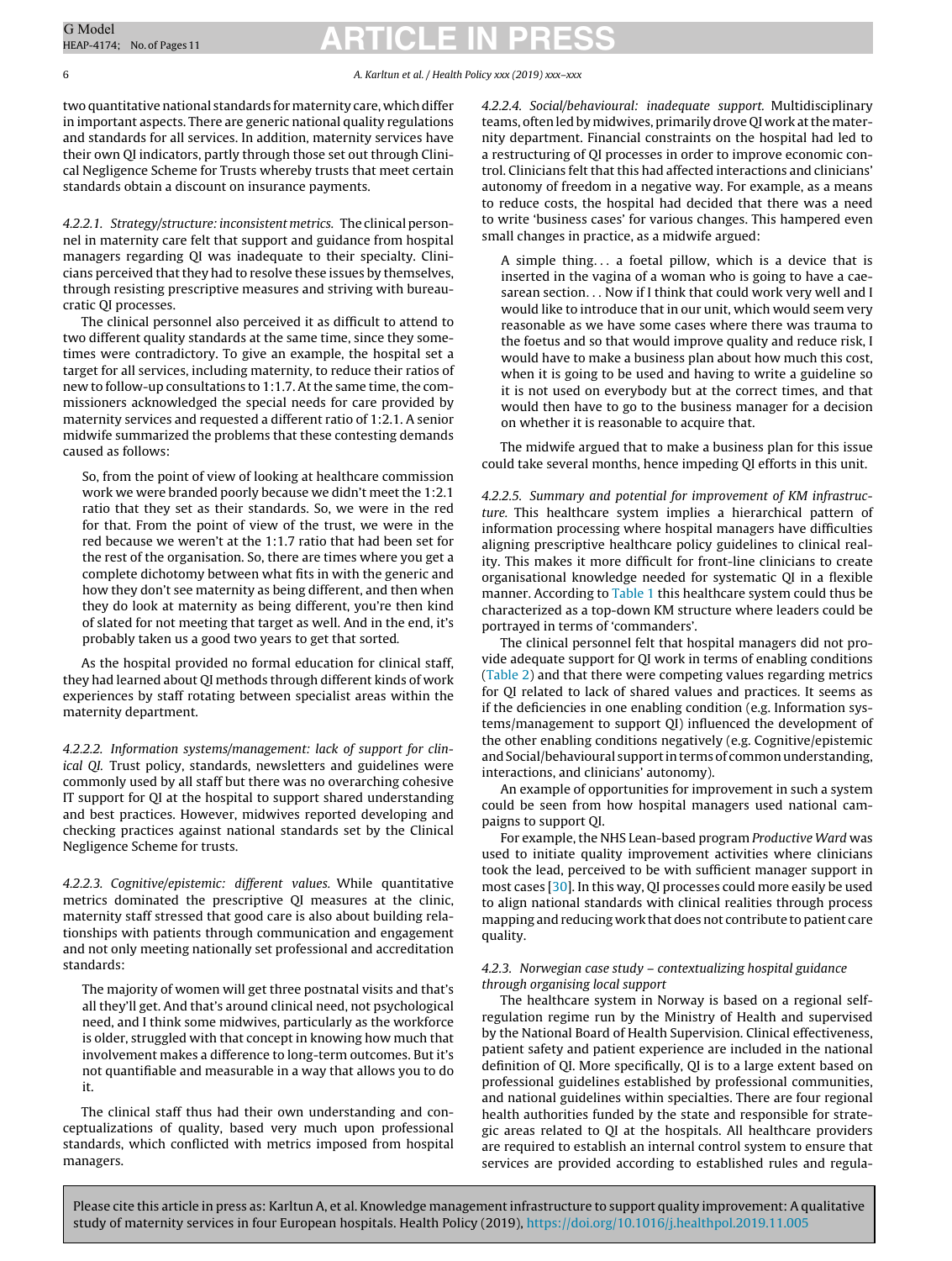#### A. Karltun et al. / Health Policy xxx (2019) xxx–xxx 7

tions by developing QI activities adjusted to their service provision. Regional support and funding from the regional health authority promotes project proposals for strategic QI projects, which in turn support learning arenas such as regional quality conferences where QI efforts are presented.

4.2.3.1. Strategy/structure: regional self-regulation. The hospital's improvement program was developed as an overall strategic approach to QI and organisational development for managing QI projects. The strategy relied on a few senior 'quality champions' within the hospital executive management, who were supposed to support clinical management responsibility for QI at the level of the clinical front line.

Maternity service clinicians perceived that the hospital's improvement program and guidance for QI was of little use for their specialty. However, clinicians appreciated when hospital managers negotiated QI measures between national and clinical levels in a patient safety campaign run by the Ministry of Health.

Maternity clinicians relied heavily on professional guidelines, organised local support and developed self-regulating professional guidelines whenever needed. Initiatives to improve enabling conditions came mainly from 'professional development/educational nurses', a formally established position in Norwegian hospitals including a 50/50 division of research/education and clinical work. These nurses formed an important alignment role as boundary spanners in negotiating QI between national, hospital and clinical levels.

Except for the 'improvement program' and the educational nurses holding internal courses there was no other regular/formal education in QI provided by hospital managers.

#### 4.2.3.2. Information systems/management: organising for alignment. There was limited support through QI tools and methods from hospital managers.

Hospital managers did however provide data sources to visualize national quality indicators and established demands for clinical leaders to report their numbers according to these targets. At the maternity department, a midwife and a gynaecology nurse were responsible for screening national guidelines and national initiatives in order to ensure that activities were following professional standards and meeting national expectations, though the clinicians did not always define them as relevant QI indicators for maternity services.

4.2.3.3. Cognitive/epistemic: different mental models of QI. The senior 'quality champions' within the hospital executive management were familiar with concepts of quality improvement and quality improvement projects or processes, while professionals talked about quality as a shared 'collective mechanism' or a 'collective mind', meaning that quality lay at the heart of their professional practice. Quality was said to exist in everything they did; it was not a project or a tool being implemented.We asked a department midwife if she and the hospital's executive quality managers had the same conceptualization of quality and successful service delivery:

Yes, in principle, but not in practice. . . it is obvious that their mindset is more related to money, while we think more directly about the patients on a daily basis.

Clinicians regarded QI as the improvement of clinical practice such as updating or developing new professional guidelines.

4.2.3.4. Social/behavioural: different norms for QI efforts. The maternity clinicians benefited from supportive micro-level leadership and multidisciplinary teamwork. The head midwife explained about the chief doctor at the maternity department:

This person includes midwives in the professional discussions and consults them for their opinion. So, they figure out the solutions together in a collaborative approach. This is not a very hierarchic system.

This multidisciplinary teamwork seemed to have created interactions that promoted open dialogue, shared values and mutual respect. Further, boundary spanning activities by the development/educational nurses supported QI processes.

4.2.3.5. Summary and potential for improvement of KM infrastructure. In the Norwegian hospital, national directions were to some extent translated from national to clinical level through hospital managers in a specific quality improvement program, although maternity clinicians basically did not find them beneficial for maternity services. However, information for QI was to a large extent aligned from national and hospital level to front-line maternity clinicians by development/educational nurses formally assigned by hospital management. This health care system could be characterized as having a middle-up-down KM structure with hospital managers to certain extent acting as 'catalysts' in clinical knowledge creation ([Table](#page-2-0) 1). Regarding guidance and support in terms of enabling conditions, hospital managers provided several enablers related to the four dimensions in [Table](#page-2-0) 2.

Strategic/structural enablers were mentioned in the above paragraph. Hospital managers further provided measures for clinical leaders to report quantitative data according to national targets, however not always perceived in harmony with clinical reality (Information systems/management). Hospital-provided measures were therefore contextualized with departmental clinical measures based upon guidelines from profession-based organisations. The middle-up-down structure with boundary spanning nurses seemed to have enhanced clinicians' development of e.g. multiprofessional dialogue, shared mental models, mutual trust and autonomy of freedom (Strategic/structural, Cognitive/epistemic, Social/behavioural).

An example of a potential for improvement can be seen from how the hospital managers negotiated QI measures between macro and micro levels in the patient safety campaign run by the Directorate of Health. By making it relevant for the maternity front-line reality, this approach could be seen as a potential for further KM improvements.

#### 4.2.4. Swedish case study – management and profession-based quality improvement as complementing practices

The healthcare system in Sweden is regulated by the National Healthcare Act under the responsibility of the Ministry of Health. Quality is governed from the Swedish National Board of Health and Welfare, embracing clinical effectiveness, patient safety and patient experience in the QI definition. The Swedish Association of Local Authorities and Regions (SALAR) constitutes a national body of the 21 county councils and regions, which are individually responsible for the actual delivery of healthcare in their respective geographic area.

4.2.4.1. Strategy/structure: regional self-regulation. In the Swedish hospital, guidance for QI was provided through a network of collaborative functions and an elaborated intranet that supported alignment of national guidelines and profession-based knowledge through protocols and checklists of various types supporting clinical work. This included 'The Guide', which assisted clinicians in developing QI measures relevant to each specialty in alignment with national guidelines and standards.

Hospital managers could through the annual 'dialogues' with each clinical specialty understand to what extent the measures developed in 'The Guide' were followed according to relevant mea-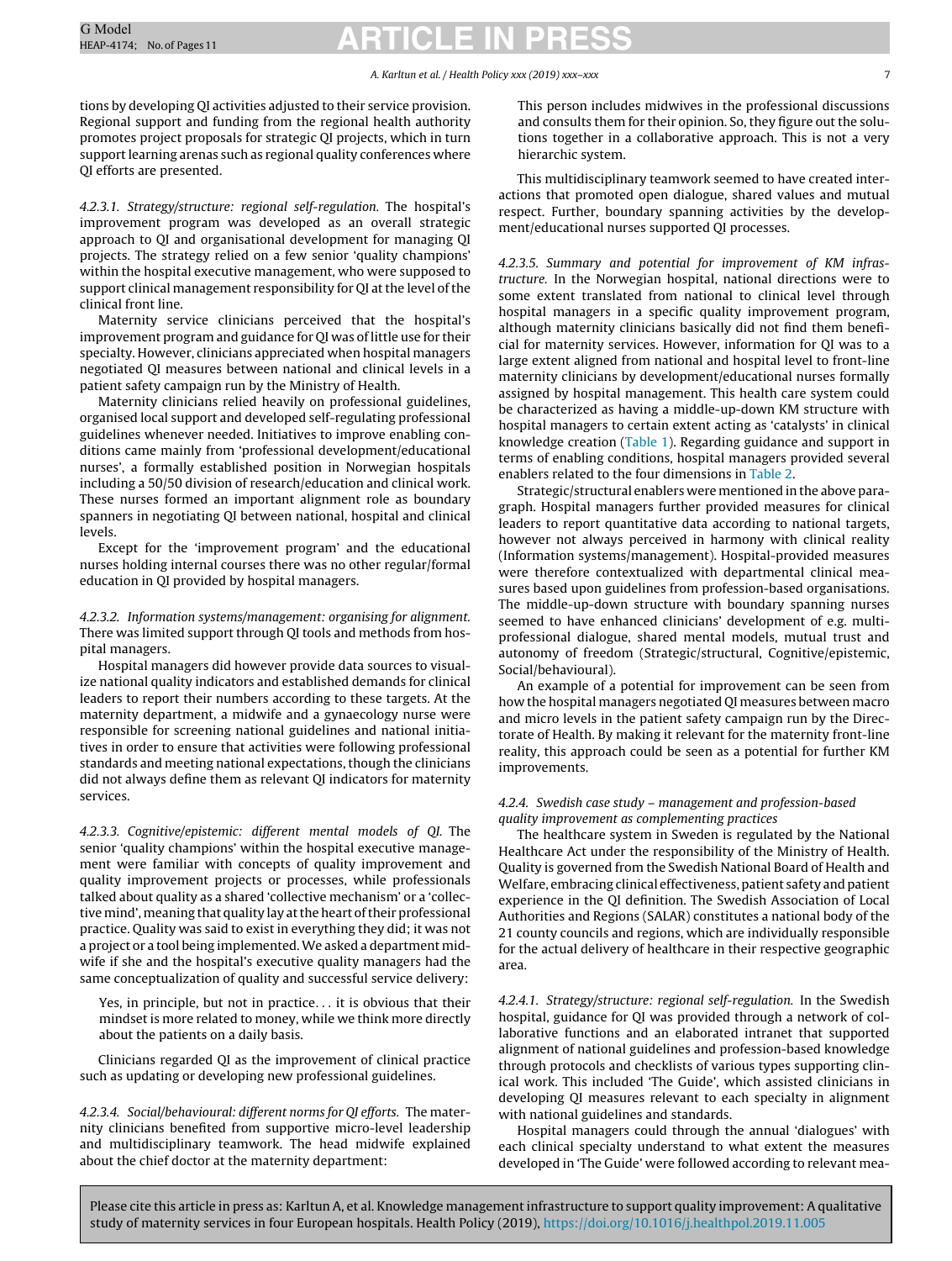#### 8 A. Karltun et al. / Health Policy xxx (2019) xxx–xxx

sures and if the care provided delivered the expected quality on the national level. This allowed for recognizing trends that could be followed over time.

An important functional support at the clinical level initiated by hospital managers was the 'care developer' who worked closely with the clinical first-line managers with a boundary spanning role to strengthen dialogue and leadership in QI work between hospital managers and clinicians.

Strategic and structural support in QI included various improvement processes and a county-commissioned development and education centre. The enabling conditions provided by hospital managers were complementary to and aligned with professionbased resources in maternity services as well as in other specialities.

Furthermore, there was a strong emphasis on education and development at the hospital. Each clinical employee had 10% of his or her working time allocated for education and improvement work and the employees participated on a rotating basis in different improvement groups.

4.2.4.2. Information systems/management: aligning healthcare policy and professional knowledge. In addition to the hospital's efforts to provide supportive information systems there is also a followup system of more than 100 National Quality Registries (NQR) in Sweden for specific clinical areas that contains individualized data concerning patient diagnosis, clinical interventions and outcomes which provide feedback and support healthcare professionals in daily QI work. Professional bodies run the registries with financial support from the government and SALAR. Data from NQR and other data sources are also aggregated on a national level and transparently published for feedback and comparison in an annual report called 'Regional comparisons' [\[31\].](#page-10-0)

4.2.4.3. Cognitive/epistemic: relying on best practice online. Clinical professionals reviewed their operations regularly through 'The Guide' and had an annual dialogue between specialties and hospital managers. Through this process, clinical performance became transparent, providing guidance and common understanding for continuous QI. The NQR also served as facilitators in fostering shared understanding of goals, values and practices.

Interviews further showed how clinical personnel used the intranet checklists and protocols which were perceived to enhance a mutual understanding and standardization of care. A midwife said:

What has been good from the aspect of specialist maternity services, is the flow charts, for the different [patient] groups, for instance, diabetes, twins and reduced growth rate and so on, because it doesn't matter who they will meet, as all doctors and midwives use the same flow chart and that is an advantage, nothing is being missed, and then there are also some treatment routines which have gained adherence in the care.

This approach was used to identify problems with high-risk pregnancy care check-ups in the main process for obstetrics and further fostered a common knowledge regarding the patient's situation.

4.2.4.4. Social/behavioural: QI processes integrated with professions. The maternity department had worked with QI since the mid-1990s and had a well-integrated structural QI strategy. This development had enhanced multidisciplinary teamwork and communication and fostered shared norms and values as well as integration of QI into daily clinical work. The hospital's emphasis on process orientation with boundary spanning activities permeated the maternity services' QI work where three main process groups (obstetrics, gynaecology and prevention) and twelve sub-process groups were responsible for QI work based on interactions between professionals. This seems to have encouraged interaction, mutual trust, open dialogue and autonomy of freedom together with the use of 'The Guide' (see above).

4.2.4.5. Summary and potential for improvement of KM infrastructure. This was the only hospital in the study enacting QI through explicit process development strategies. It is also an example of a middle-up-down management structure with hospital managers as 'catalysts' in aligning directions from national to clinical level [\(Table](#page-2-0) 1). At this hospital, enabling conditions according to all four dimensions in [Table](#page-2-0) 2 were in place.

A number of alignment initiatives seem to be at hand that mutually supported each other, e.g. 'The Guide', the care developers as boundary spanners, and a development and education centre (Strategy/structure, Information systems/management). Together with the quality registries, this supported the development of a shared understanding of QI, good interactions between professionals in teamwork, open dialogue between clinical team members as well as between clinical managerial teams and hospital managers regarding continuous QI(Cognitive/epistemic; Social/behavioural). Further alignment of various KM components is suggested as a potential improvement.

#### 4.3. Cross-case analysis

#### 4.3.1. The impact of KM models for knowledge creation and QI

The cross-case analysis indicates a) the impact of KM models for knowledge creation and QI in the four healthcare systems [[10,16\]](#page-10-0) [\(Table](#page-2-0) 1), b) the interrelatedness of enabling conditions – a key for QI in the hospital KM infrastructure [[14\]](#page-10-0) ([Table](#page-2-0) 2), and c) The importance of a sufficiently developed KM infrastructure to assist professional clinicians' in developing adequate action strategies for QI.

The characteristics of different KM models for multilevel organisational knowledge creation in the four countries according to [Table](#page-2-0) 1 [\[10,16\],](#page-10-0) seem to have affected the conditions for hospital managers to align macro-level regulations to clinical guidance in a supportive way and create a shared knowledge of quality and QI.

The bottom-up information processing KM characteristics in the Portuguese case appear to have hampered hospital managers' possibility to support clinical QI. In the English case hospital managers had problems in targeting the clinical needs of QI support related to a more top-down information processing. The Portuguese and English cases also showed disparate conceptualizations of quality between hospital and clinical levels which further impeded QI efforts. In the English case this could be related to 'top managers' (national/regional level) as agents for the knowledge creation process making it difficult for hospital managers and clinical professionals to create and share knowledge for QI in a flexible manner [\(Table](#page-2-0) 1) [[10,16\].](#page-10-0) In the Portuguese case, where individual clinicians were the main knowledge-creating agents, the accumulated knowledge could be characterized as more tacit and thus also difficult to share ([Table](#page-2-0) 1) [\[10,16\].](#page-10-0)

A middle-up-down information processing KM practice, as found in the Swedish and Norwegian cases, was associated with more opportunities for hospital managers to align information and guidelines from top management on national and regional levels to clinical level and acting as knowledge-creating agents. In the Norwegian case, hospital managers had to a great extent delegated the alignment function to boundary spanning nurses which seemed to have promoted a shared clinical knowledge for QI, even if the conceptualization of quality differed somewhat between hospital managers and clinicians. In the Swedish case there was a comparatively high coherence in the conceptualization of quality between organisational levels, which contributed to a shared understanding and implementation of clinical QI efforts. This was in turn asso-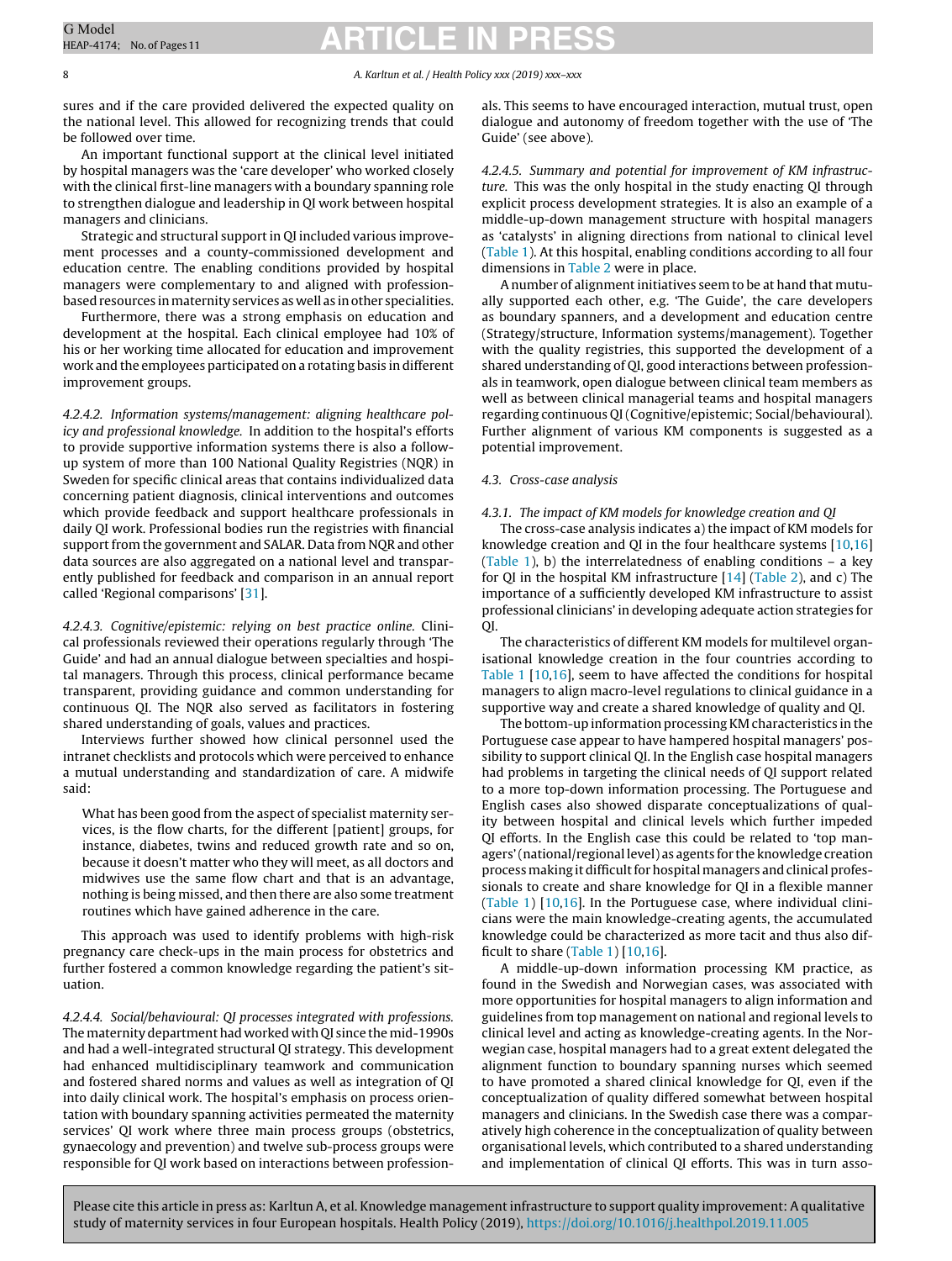#### A. Karltun et al. / Health Policy xxx (2019) xxx–xxx 9

ciated to a KM process with a multifaceted alignment between organisational levels. The middle-up-down KM process thus seems to support the sharing of explicit and tacit knowledge in various forms [\(Table](#page-2-0) 1) [[10,16\].](#page-10-0)

#### 4.3.2. The interrelatedness of enabling conditions – a key for QI

In the Portuguese hospital, doctors and nurses did not have a shared understanding of quality (Cognitive/epistemic). There was also a lack of multi-professional learning arenas for the two professions (Strategy/structure), negatively affecting their social relationships and interactions as teamwork (Social/behavioural), conditions that affected each other and hampered coordinated QI efforts. Furthermore, IT systems did not provide a tool to support shared understanding and knowledge-creating activities (Information systems/management). However, a recently introduced IT system (Information systems/management) increased the possibilities for interactive learning and common understanding between doctors and nurses. This might reinforce the other enabling conditions with further support from hospital managers.

The analysis of the English hospital reveals, as in the Portuguese case, how each one of the enabling dimensions in [Table](#page-2-0) 2 [[14\]](#page-10-0) needed to be more sufficiently developed as a prerequisite for strengthened reinforcement. An initiative from hospital managers to engage and support clinical professionals in more participative initiatives in QI processes, for example in considering relevant clinical measures (Strategy/structure), could perhaps be a driving force to develop other enabling conditions.

The Norwegian hospital managers supported several enabling infrastructural KM conditions for QI in line with the four dimensions in [Table](#page-2-0) 2 [\[14\].](#page-10-0) For example, the support of knowledge creation activities, and shared understanding through formally assigned development/educational and boundary spanning nurses (Strategy/structure; Cognitive/epistemic; Social/Behavioural) and multidisciplinary teamwork supporting dialogue and shared understanding of quality among professional clinicians (Social/behavioural; Cognitive/epistemic). The analysis also shows how these enabling dimensions reinforced each other. Further improvements could be developed by e.g. enhancing systems for communication of quality data in line with national targets (Information systems/management).

The Swedish hospital illustrates, perhaps in the most obvious way, how the enabling conditions reinforced each other in all four dimensions in [Table](#page-2-0) 2 [\[14\],](#page-10-0) providing a holistic KM infrastructure in the hospital, which enhanced the support and working conditions for QI.

It seems as if the specific interrelations of the different enabling conditions in each case also provide a key to quality improvement. Potential for QI through KM enablers can thus be traced by analyzing how the various enabling conditions are interrelated and affect the QI potential in hospitals.

#### 4.3.3. Professional clinicians' action strategies – hospital managers' QI support

When guidance and support from hospital managers KM efforts were felt to be inadequate, clinicians 'contextualized' or 'filled in' with professional guidelines or they 'resisted' them by developing competing action strategies. Clinicians consulted national healthcare policy guidelines in order to obtain required support and guidance. Their attempts contributed to various patterns of enabling conditions that constituted the KM infrastructure for their clinical QI efforts. However, it seems that in these cases those became more or less unsatisfactory compromises. When guidance and support from hospital managers was perceived as adequate there was a higher degree of 'complementing' activities more beneficial for QI.

#### **5. Discussion**

By applying the KM framework based on Nonaka [[10,16\]](#page-10-0) [\(Table](#page-2-0) 1) and Choo and de Alvarenga Neto [[14\]](#page-10-0) ([Table](#page-2-0) 2), it was shown that the characteristics of the specific multilevel and professional interaction processes in the differently structured healthcare systems affected the clinical conditions for knowledge creation and QI processes. However, given these characteristics, hospital managers can enhance the conditions for clinical QI processes by developing a supporting KM infrastructure through a number of reinforcing enablers.

### 5.1. How multilevel interaction affects clinical conditions for QI

According to the within case and cross case analysis, the characteristics of national healthcare policy and interaction patterns between macro, meso and micro levels were found to create multilevel steering mechanisms that affected hospital managers' status, role and decision-making latitude to align regulations and support for QI at the clinical level in line with the multilevel KM models for organisational knowledge creation [\[10,16\]](#page-10-0) [\(Table](#page-2-0) 1). The interaction patterns described in the analysis also appear to have affected the conditions for how hospital managers provide an infrastructure for clinical QI efforts according to [Table](#page-2-0) 2 [[14\].](#page-10-0)

#### 5.2. KM infrastructure enabling QI

The four dimensions of KM enablers seemed to reinforce or counteract each other, depending on the extent of their interrelatedness, confirming that they need to form a holistic KM infrastructure [[14\],](#page-10-0) which to a higher extent was revealed in Swedish and Norwegian cases. In the Portuguese case, the effects of the separation and subordination of nurses versus doctors was aggravated by the lack of hospital managers' support in creating enabling conditions to enhance a shared understanding of QI. In the English case, the effects of the differences between hospital managers' and clinical professionals' values regarding QI was worsened by the lack of enabling KM infrastructure to support alignment of national guidelines and profession-based knowledge for clinical QI tasks. In fact, to a large degree the KM infrastructure had an emergent character that was not the result of explicit and purposeful design as a means to learn and improve. An approach in line with recommendations in the literature on hospital KM infrastructure for QI efforts may have been useful, e.g. [\[11\].](#page-10-0)

#### 5.3. Professional clinicians' action strategies in QI efforts

The differences in clinical QI support and guidance affected professionals' action strategies in QI efforts in relation to the extent of hospital managers' KM infrastructure support. The more insufficient the support, the more the clinical professionals strived on their own to adapt healthcare policy and regulations to guide their QI efforts through available resources.Atthe maternity department level, we termed the consequential action strategies as 'filling in', 'competing', 'contextualizing' and 'complementing' to characterize how professionals dealt with the various support and guidance for clinical QI.

#### 5.4. Hospital managers' opportunities to provide an appropriate context for QI efforts

Our findings indicate a potential for hospital managers to contribute to QI through developing an appropriate context supporting clinical QI activities through an adequate KM infrastructure. They can thereby respond to calls suggesting that what leaders can achieve depends on the structural context created by higher-level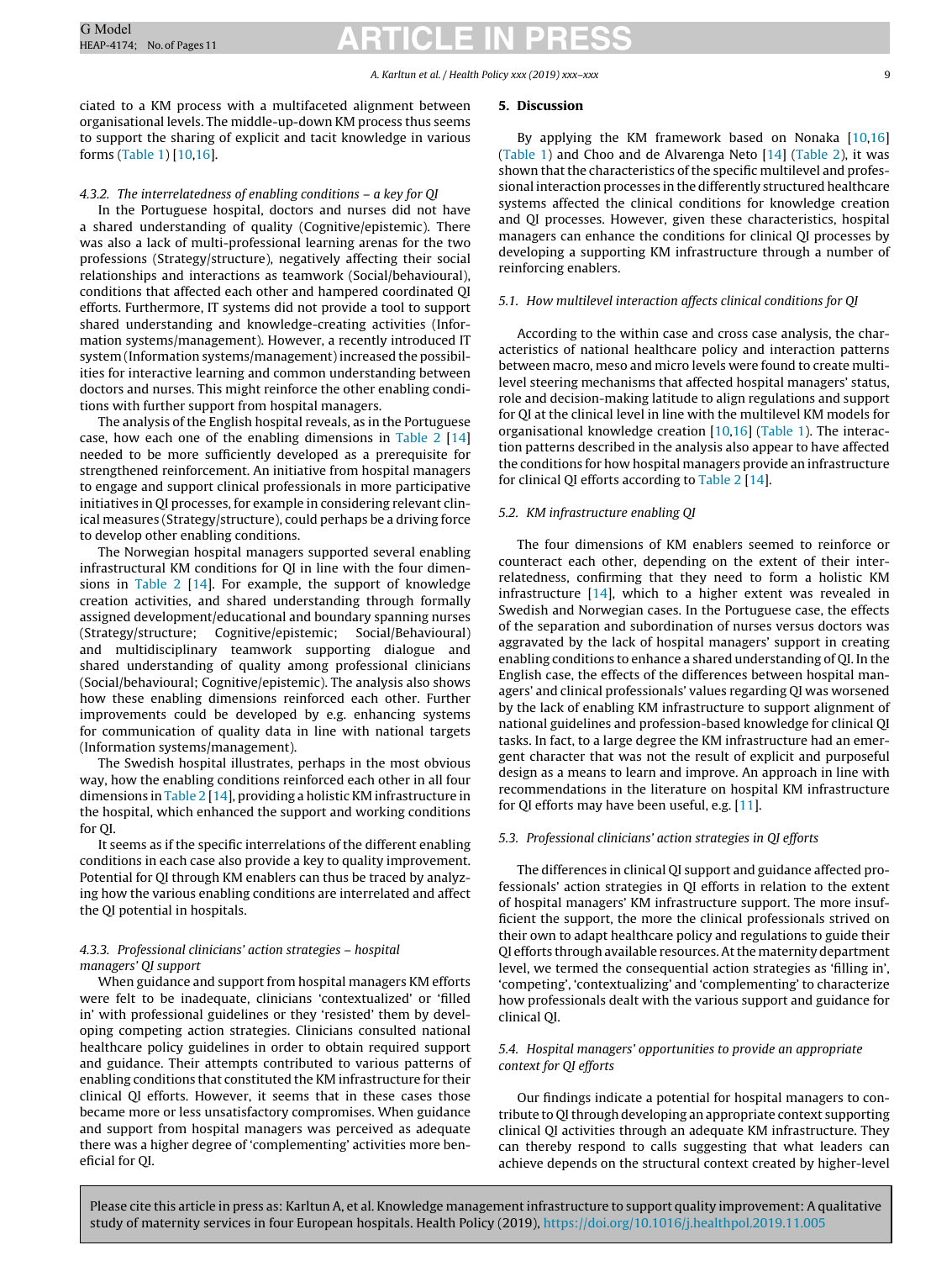#### 10 A. Karltun et al. / Health Policy xxx (2019) xxx–xxx

leaders such as resources delegated for QI and the organisational capacity to improve  $[12]$ . They can do so by analyzing their own composition of KM enablers, how different enablers interrelate, how they could integrate alignment of national guidelines and standards for QI and how they can use that knowledge for improving the conditions for clinical QI efforts.

#### 5.5. What about the relation between finance and quality?

A relevant question to address regarding the contextual conditions for QI is how hospital managers responded to external demands in terms of finance and quality. This was specifically examined in another QUASER article which drew on institutional theory [[32\].](#page-10-0) Although the strength of demands for cost and quality were higher in the Portuguese and English hospitals compared to the Norwegian and Swedish it was concluded that hospital managers' ability to handle this was largely associated with different strategies and competence to align cost and quality demands with an overall QI strategy. Their ability to develop a culture where QI becomes embedded and linking cost reduction measures to the improvement of care was then shown to be crucial.

#### 5.6. Is there one best way to QI?

Given the different and complex characteristics of each healthcare system as the local context for each hospital and external demands in terms of financial constraints, hospital managers cannot copy success from elsewhere. Therefore, the results do not suggest one best practice for QI the in any of the studied hospitals in the four different healthcare systems, but rather an increased understanding of multilevel intertwined patterns of interaction and support affecting local QI efforts. Thus, the results could be used by hospital mangers as guidance in the design of a QI strategy to suit their own organization. In addition, the learnings from the QUASER project have been developed into a reflective guide for hospital managers [\[33\].](#page-10-0)

#### **6. Limitations**

The cross-case analysis was based on case study reports from researchers in each of the four countries. Discrepancies in number of interviews and hours of observation were due to different conditions for access in the hospitals studied. Data was analyzed by researchers in their own language, then written into a case study report translated into English. It is therefore possible that some nuances of the data have been lost in spite of the common framework for collecting and analyzing the data and thorough checks.

There are of course, natural limitations in studying one clinical specialty, in one hospital in each of the four European countries during a limited period of time. However, the study provides a unique macro-meso-micro analysis of detailed data to explore how multilevel and professional interactions in various healthcare systems affect the conditions for clinical professionals' QI efforts and the potential for further improvements through hospital managers creating enabling conditions for QI. The absence of quantitative data may be seen as a limitation. However, with the focus on exploration of complex multilevel interactions and social processes affecting QI, qualitative data was considered the key methodological choice.

#### **7. Conclusions**

In this study we applied a KM framework by combining theories on a) multilevel KM models practices and b) KM infrastructure enabling conditions to explore how hospital managers can enhance the conditions for clinical QI in maternity services given the specific multilevel and professional interactions in four different healthcare systems.

Four findings stand out from the analysis: First, the unique configuration of national healthcare policy, hospital management and clinical professionals influence the development of clinical QI efforts. Second, these different configurations provide various and often insufficient support and guidance which affect professionals' action strategies in QI efforts. Third, hospital managers' opportunities and capabilities for developing a consistent KM infrastructure with reinforcing enabling conditions which merge national guidelines with clinical reality are crucial for clinical QI. Fourth, hospital managers' understanding of these interrelationships provide an opportunity for improvement of the KM infrastructure through tailored interventions.

The characteristics of knowledge creation practices in each of the four healthcare systems shaped different patterns of interactions which affected the systems' QI processes. A middle-up-down KM practice where hospital managers were the driving force for knowledge creation promoted multilevel interaction, which indicated benefits for clinical QI efforts compared to a top-down or bottom-up practice where higher level managers or clinical professionals were the driving knowledge creating forces, respectively.

We further propose that the middle-up-down KM practice increases the incentives for hospital managers to develop reinforcing KM conditions to support professionals' knowledge creation and QI activities: e.g. by aligning national regulations with frontline reality, establishing boundary spanning roles, fostering a shared understanding of quality though open dialogue, learning arenas and information tools.

The development of hospital managers' skills in creating complementary enabling conditions for QI, aligned with profession-based reality, is clearly vital. We suggest that the use of the findings in this study can contribute to these skills.

In addition to possible lessons learned for hospital managers to increase their QI efforts, healthcare policy makers can benefit from the light shed on how multilevel interaction patterns affect QI outcomes. The findings in this study point to a need for further research on multilevel contextual conditions for clinical QI. Involving more hospitals and clinical specialties would then be valuable.

#### **8. Authors contributions**

This article is part of an EU-funded research project in ten hospitals in five countries. The width of the project therefore required many researchers' contributions. In this paper where healthcare systems in four countries were explored, eight researchers' contributions where needed to collect and analyse data and develop this article. All authors meet the authorship requirements.

Authors, contributions in more detail:

AK contributed to the study design, acquisition of data, led the within and cross-country analysis and interpretation of data, and prepared the manuscript in collaboration with JMS. KA, JEA, AF, PJH, NJF and BAG contributed to study design, acquisition of data, within country analysis in the respective countries, verified the cross-country analysis and commented on manuscript drafts until submission.

#### **9. Competing interests**

The authors declare that they have no competing interest.